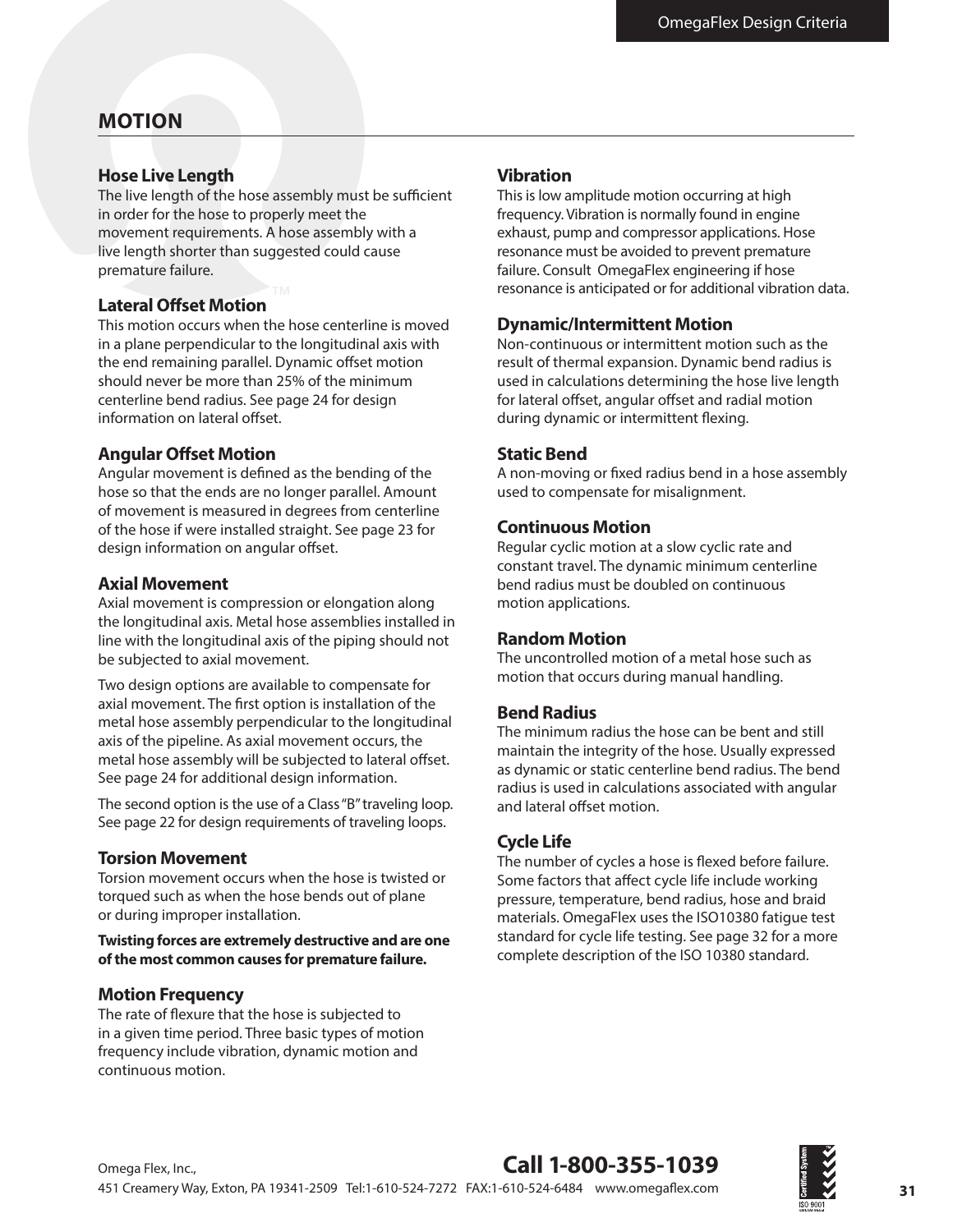#### **Radial Movement**

This type of movement occurs when hoses are bent in a 180° arc such as in vertical or horizontal traveling loops. Traveling loops are classifed a Class "A" where the bend radius remains constant and the one end of the hose moves parallel to the other end.

A Class "B" traveling loop has the hose installed in a U-shaped confguration and the ends move perpendicular to each other so as to enlarge or decrease the width of the loop.



- $T =$  Total travel (inches)
- $R =$  Centerline bend radius (inches)
- $L =$  Hose live length (inches)
- $K =$  Loop length (inches)

Horizontal travelling loops must have the bottom leg of the hose supported to avoid undue stress on the end of the hose. The weight of the hose and media inside the hose will reduce the pressure capability of the hose. Weight loads should be considered when engineering corrugated metal hose assemblies for travelling loop applications.



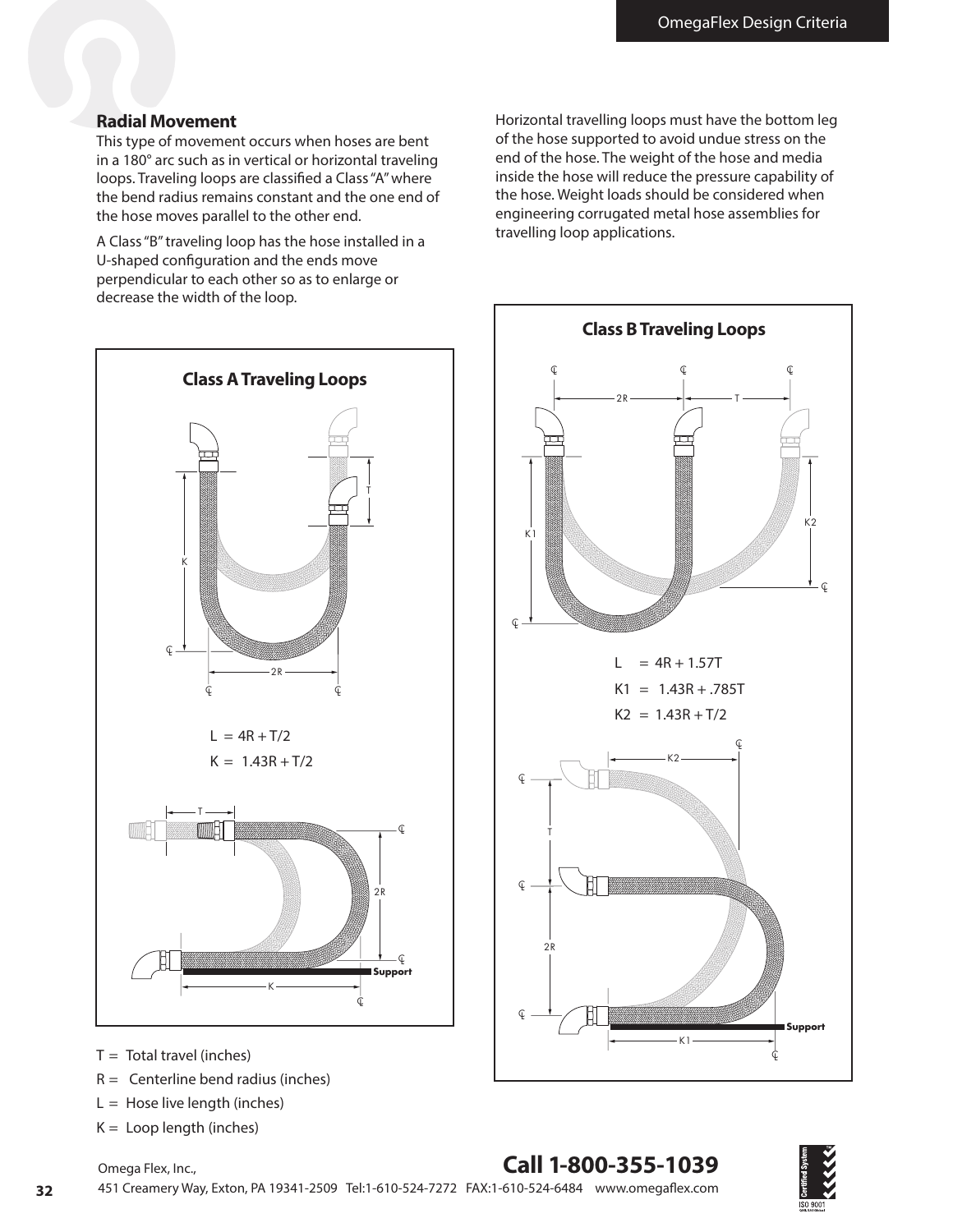## **MOTION** (Continued)

#### **Angular Ofset Motion**

Angular movement is defned as the bending of the hose so that the ends are no longer parallel. Amount of movement is measured in degrees from centerline of the hose if were installed straight.

|  |  | <b>Minimum Live Length of Hose For Angular Offset Motion</b> |
|--|--|--------------------------------------------------------------|
|  |  |                                                              |

|                              | Degree of Angular Motion = $\theta$ |      |      |      |       |      |      |      |       |       |       |       |       |       |       |
|------------------------------|-------------------------------------|------|------|------|-------|------|------|------|-------|-------|-------|-------|-------|-------|-------|
|                              |                                     | 10   | 15   | 20   | 25    | 30   | 40   | 50   | 60    | 70    | 80    | 90    | 120   | 150   | 180   |
|                              | 2                                   | 0.4  | 0.6  | 0.7  | 0.9   | 1.1  | 1.4  | 1.8  | 2.1   | 2.5   | 2.8   | 3.2   | 4.2   | 5.3   | 6.3   |
|                              | 3                                   | 0.6  | 0.8  | 1.1  | 1.4   | 1.6  | 2.1  | 2.7  | 3.2   | 3.7   | 4.2   | 4.8   | 6.3   | 7.9   | 9.5   |
|                              | 4                                   | 0.7  | 1.1  | 1.4  | 1.8   | 2.1  | 2.8  | 3.5  | 4.2   | 4.9   | 5.6   | 6.3   | 8.4   | 10.5  | 12.6  |
|                              | 5                                   | 0.9  | 1.4  | 1.8  | 2.2   | 2.7  | 3.5  | 4.4  | 5.3   | 6.2   | 7.0   | 7.9   | 10.5  | 13.1  | 15.8  |
|                              | 6                                   | 1.1  | 1.6  | 2.1  | 2.7   | 3.2  | 4.2  | 5.3  | 6.3   | 7.4   | 8.4   | 9.5   | 12.6  | 15.8  | 18.9  |
|                              | 7                                   | 1.3  | 1.9  | 2.5  | 3.1   | 3.7  | 4.9  | 6.2  | 7.4   | 8.6   | 9.8   | 11.0  | 14.7  | 18.4  | 22.0  |
|                              | 8                                   | 1.4  | 2.1  | 2.8  | 3.5   | 4.2  | 5.6  | 7.0  | 8.4   | 9.8   | 11.2  | 12.6  | 16.8  | 21.0  | 25.2  |
|                              | 9                                   | 1.6  | 2.4  | 3.2  | 4.0   | 4.8  | 6.3  | 7.9  | 9.5   | 11.0  | 12.6  | 14.2  | 18.9  | 23.6  | 28.3  |
|                              | 10                                  | 1.8  | 2.7  | 3.5  | 4.4   | 5.3  | 7.0  | 8.8  | 10.5  | 12.3  | 14.0  | 15.8  | 21.0  | 26.2  | 31.5  |
|                              | 11                                  | 2.0  | 2.9  | 3.9  | 4.8   | 5.8  | 7.7  | 9.6  | 11.6  | 13.5  | 15.4  | 17.3  | 23.1  | 28.8  | 34.6  |
|                              | 12                                  | 2.1  | 3.2  | 4.2  | 5.3   | 6.3  | 8.4  | 10.5 | 12.6  | 14.7  | 16.8  | 18.9  | 25.2  | 31.5  | 37.7  |
|                              | 13                                  | 2.3  | 3.5  | 4.6  | 5.7   | 6.9  | 9.1  | 11.4 | 13.7  | 15.9  | 18.2  | 20.5  | 27.3  | 34.1  | 40.9  |
| ∝<br>$\mid \mid$             | 14                                  | 2.5  | 3.7  | 4.9  | $6.2$ | 7.4  | 9.8  | 12.3 | 14.7  | 17.2  | 19.6  | 22.0  | 29.4  | 36.7  | 44.0  |
|                              | 15                                  | 2.7  | 4.0  | 5.3  | 6.6   | 7.9  | 10.5 | 13.1 | 15.8  | 18.4  | 21.0  | 23.6  | 31.5  | 39.3  | 47.2  |
|                              | 16                                  | 2.8  | 4.2  | 5.6  | 7.0   | 8.4  | 11.2 | 14.0 | 16.8  | 19.6  | 22.4  | 25.2  | 33.6  | 41.9  | 50.3  |
|                              | 17                                  | 3.0  | 4.5  | 6.0  | 7.5   | 9.0  | 11.9 | 14.9 | 17.9  | 20.8  | 23.8  | 26.8  | 35.7  | 44.6  | 53.5  |
|                              | 18                                  | 3.2  | 4.8  | 6.3  | 7.9   | 9.5  | 12.6 | 15.8 | 18.9  | 22.0  | 25.2  | 28.3  | 37.7  | 47.2  | 56.6  |
|                              | 19                                  | 3.4  | 5.0  | 6.7  | 8.3   | 10.0 | 13.3 | 16.6 | 19.9  | 23.3  | 26.6  | 29.9  | 39.8  | 49.8  | 59.7  |
|                              | 20                                  | 3.5  | 5.3  | 7.0  | 8.8   | 10.5 | 14.0 | 17.5 | 21.0  | 24.5  | 28.0  | 31.5  | 41.9  | 52.4  | 62.9  |
|                              | 22                                  | 3.9  | 5.8  | 7.7  | 9.6   | 11.6 | 15.4 | 19.2 | 23.1  | 26.9  | 30.8  | 34.6  | 46.1  | 57.6  | 69.2  |
| Centerline Bend Radius (in.) | 24                                  | 4.2  | 6.3  | 8.4  | 10.5  | 12.6 | 16.8 | 21.0 | 25.2  | 29.4  | 33.6  | 37.7  | 50.3  | 62.9  | 75.4  |
|                              | 26                                  | 4.6  | 6.9  | 9.1  | 11.4  | 13.7 | 18.2 | 22.7 | 27.3  | 31.8  | 36.4  | 40.9  | 54.5  | 68.1  | 81.7  |
|                              | 28                                  | 4.9  | 7.4  | 9.8  | 12.3  | 14.7 | 19.6 | 24.5 | 29.4  | 34.3  | 39.1  | 44.0  | 58.7  | 73.4  | 88.0  |
|                              | 30                                  | 5.3  | 7.9  | 10.5 | 13.1  | 15.8 | 21.0 | 26.2 | 31.5  | 36.7  | 41.9  | 47.2  | 62.9  | 78.6  | 94.3  |
|                              | 35                                  | 6.2  | 9.2  | 12.3 | 15.3  | 18.4 | 24.5 | 30.6 | 36.7  | 42.8  | 48.9  | 55.0  | 73.4  | 91.7  | 110.0 |
|                              | 40                                  | 7.0  | 10.5 | 14.0 | 17.5  | 21.0 | 28.0 | 35.0 | 41.9  | 48.9  | 55.9  | 62.9  | 83.8  | 104.8 | 125.7 |
|                              | 45                                  | 7.9  | 11.8 | 15.8 | 19.7  | 23.6 | 31.5 | 39.3 | 47.2  | 55.0  | 62.9  | 70.7  | 94.3  | 117.9 | 141.4 |
|                              | 50                                  | 8.8  | 13.1 | 17.5 | 21.9  | 26.2 | 35.0 | 43.7 | 52.4  | 61.1  | 69.9  | 78.6  | 104.8 | 130.9 | 157.1 |
|                              | 60                                  | 10.5 | 15.8 | 21.0 | 26.2  | 31.5 | 41.9 | 52.4 | 62.9  | 73.4  | 83.8  | 94.3  | 125.7 | 157.1 | 188.5 |
|                              | 70                                  | 12.3 | 18.4 | 24.5 | 30.6  | 36.7 | 48.9 | 61.1 | 73.4  | 85.6  | 97.8  | 110.0 | 146.7 | 183.3 | 220.0 |
|                              | 80                                  | 14.0 | 21.0 | 28.0 | 35.0  | 41.9 | 55.9 | 69.9 | 83.8  | 97.8  | 111.8 | 125.7 | 167.6 | 209.5 | 251.4 |
|                              | 90                                  | 15.8 | 23.6 | 31.5 | 39.3  | 47.2 | 62.9 | 78.6 | 94.3  | 110.0 | 125.7 | 141.4 | 188.5 | 235.7 | 282.8 |
|                              | 100                                 | 17.5 | 26.2 | 35.0 | 43.7  | 52.4 | 69.9 | 87.3 | 104.8 | 122.2 | 139.7 | 157.1 | 209.5 | 261.8 | 314.2 |



**Formula: L** =  $\frac{\pi R\theta}{180}$ 

 $L =$  Live hose length (inches)

 $\pi = 3.1416$ 

 $R =$  Minimum centerline bend radius for constant flexing (inches)

 $\theta$  = Angular deflection (degrees)